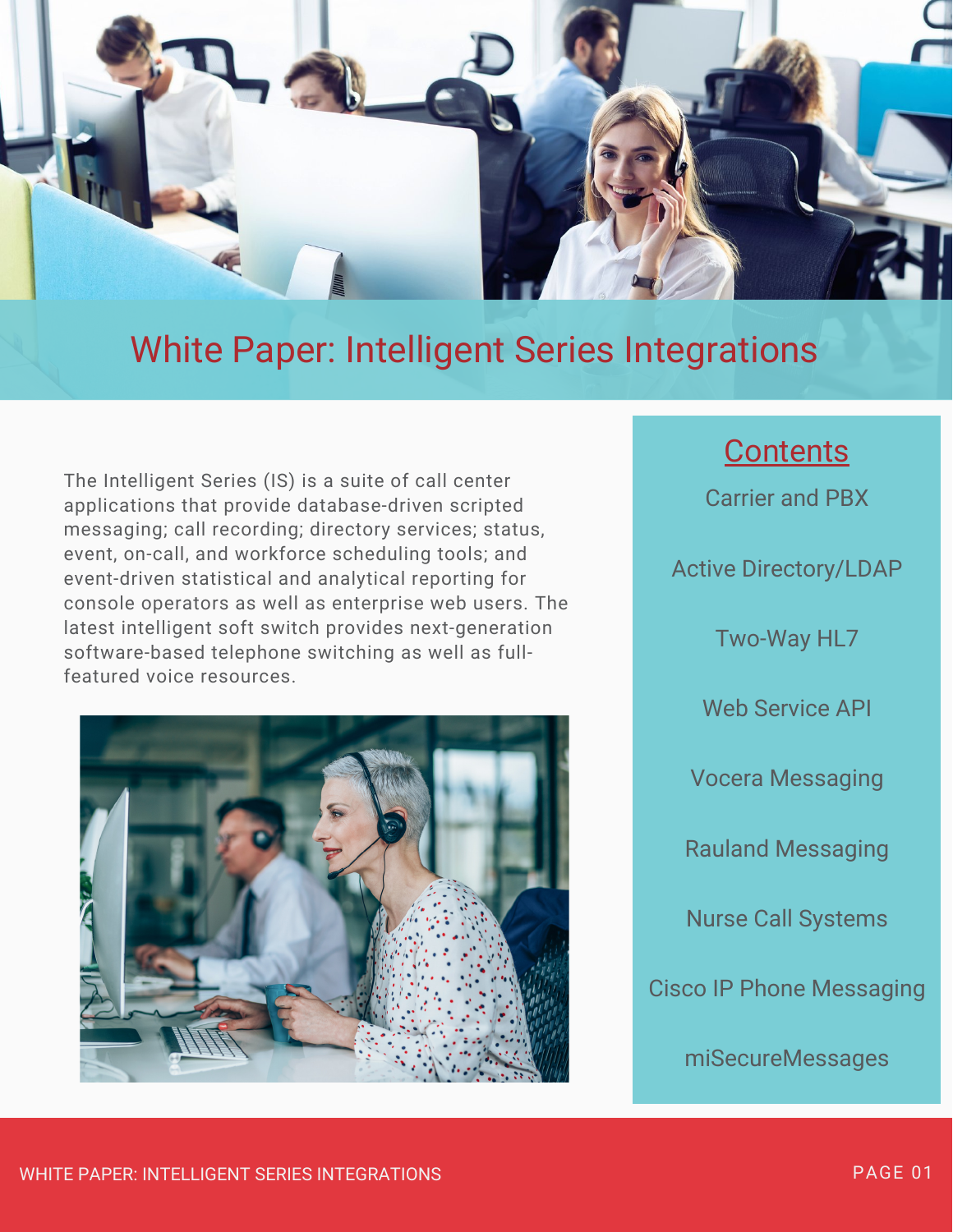

IS integrates with disparate systems using an integration engine to bridge communication and collaboration gaps. Some of these integrations include:

### **Carrier and PBX**

IS integrates with telephone carriers and PBX equipment from most vendors to provide a stand-alone fully functional call center environment. The carrier and PBX integration is established using a SIP trunk integration method.

#### **Active Directory/LDAP**

IS can be integrated with an Active Directory or other such LDAP data store to provide a streamlined log-in capability by which a user needs only one log-in name and password to access multiple, and often concurrent, applications.

#### **Two-Way HL7 EMR**

The Intelligent Series integrates with healthcare electronic medical records (EMRs) systems such as Cerner and Epic to send and receive information between the IS platform and the EMR system. This interface can be used to update the IS Directory with real-time patient ADT (admission, discharge, transfer) updates. It also can be used to document patient encounters handled by operators by documenting each encounter in the EMR platform to become a record within the patient's electronic medical record.

### **Web Service API**

IS includes an Application Program Interface (API) Web Service that enables external applications to access the power and flexibility of the Intelligent Series applications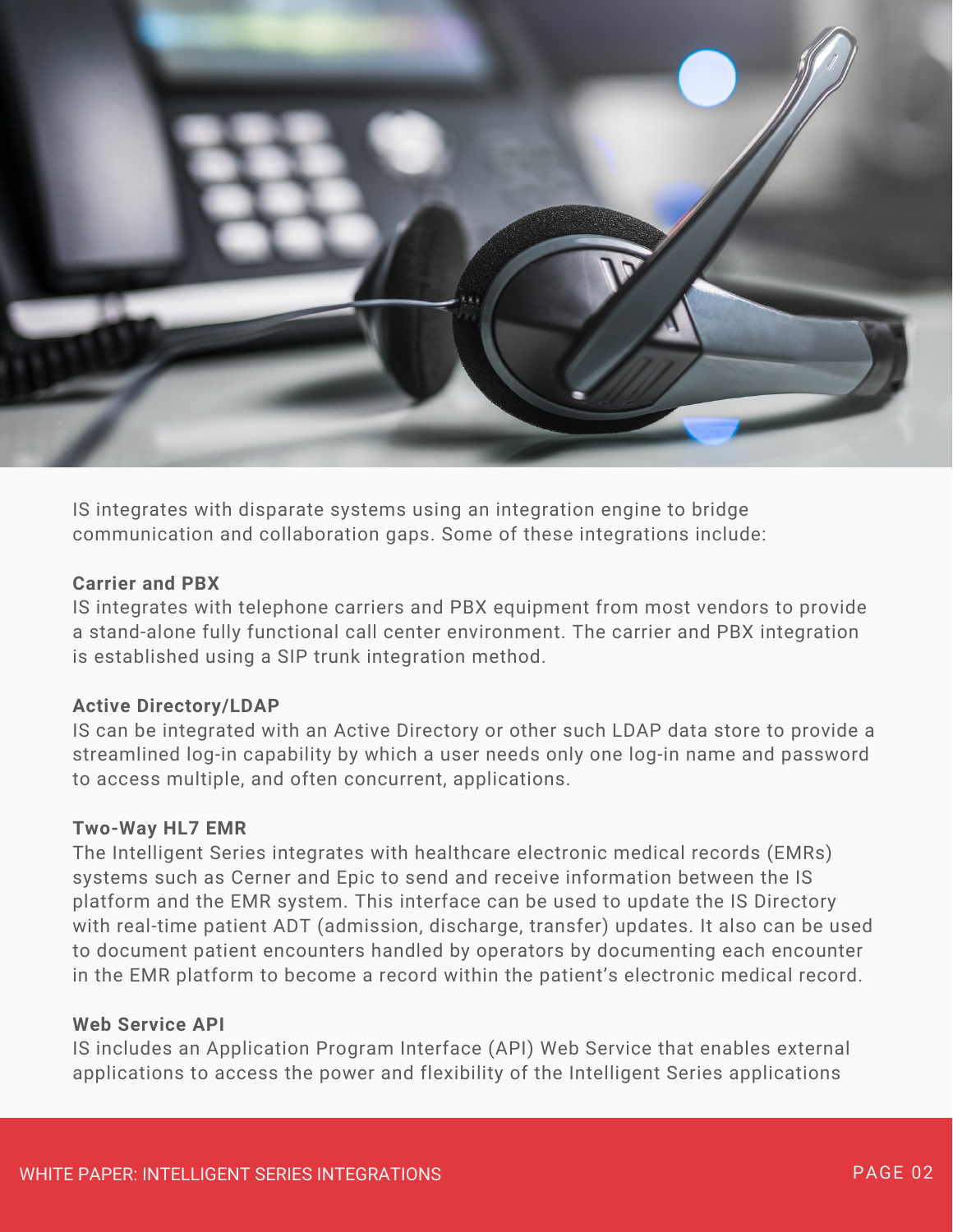and the system database. The Intelligent Series Web Service can be accessed using both REST (representational state transfer) and SOAP (Simple Object Access Protocol) programming methods.

# **Vocera Messaging**

IS integrates with the Vocera Messaging Interface (VMI) and Vocera Messaging Platform (VMP) application programming interface (API) components of the Vocera healthcare communication solution. This interface makes it possible to dispatch text messages to Vocera Badge and Vocera PIVOT smartphone users from IS message scripts.

### **Rauland Messaging**

The Intelligent Series integrates with the Rauland Responder IV and Responder 5 components of the Rauland-Borg critical communications solution offerings. This interface makes it possible for the IS platform to receive patient, bed, room, and similar alerts from the Rauland platform for dispatch to healthcare providers and care teams by IS message scripts.